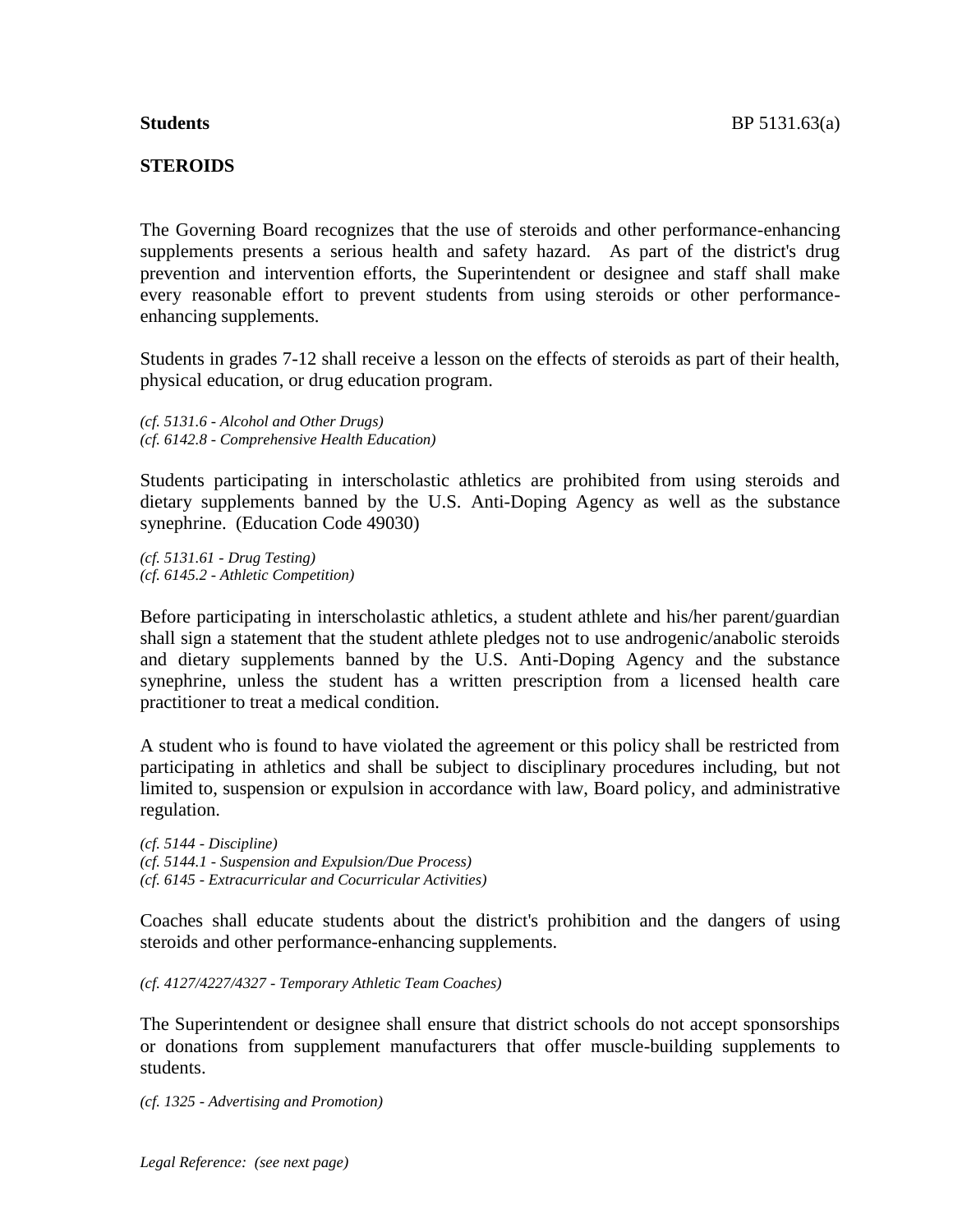# **STEROIDS** (continued)

### *Legal Reference:*

*EDUCATION CODE 49030-49034 Performance-enhancing supplements 51260-51269 Drug education, especially: 51262 Use of anabolic steroids; legislative finding and declaration CIVIL CODE 1812.97 Warning statement; posting in athletic facilities HEALTH AND SAFETY CODE 110423.2 Dietary supplements*

*Management Resources:*

*CALIFORNIA INTERSCHOLASTIC FEDERATION BYLAWS California Interscholastic Federation Constitution and Bylaws 2005-06 U.S. ANTI-DOPING AGENCY PUBLICATIONS Guide to Prohibited Substances and Prohibited Methods of Doping WEB SITES CSBA: http://www.csba.org California Department of Education: http://www.cde.ca.gov California Interscholastic Federation: http://www.cifstate.org National Center for Drug Free Sport: http://www.drugfreesport.com National Institute on Drug Abuse: http://www.nida.nih.gov U.S. Anti-Doping Agency: http://www.usantidoping.org*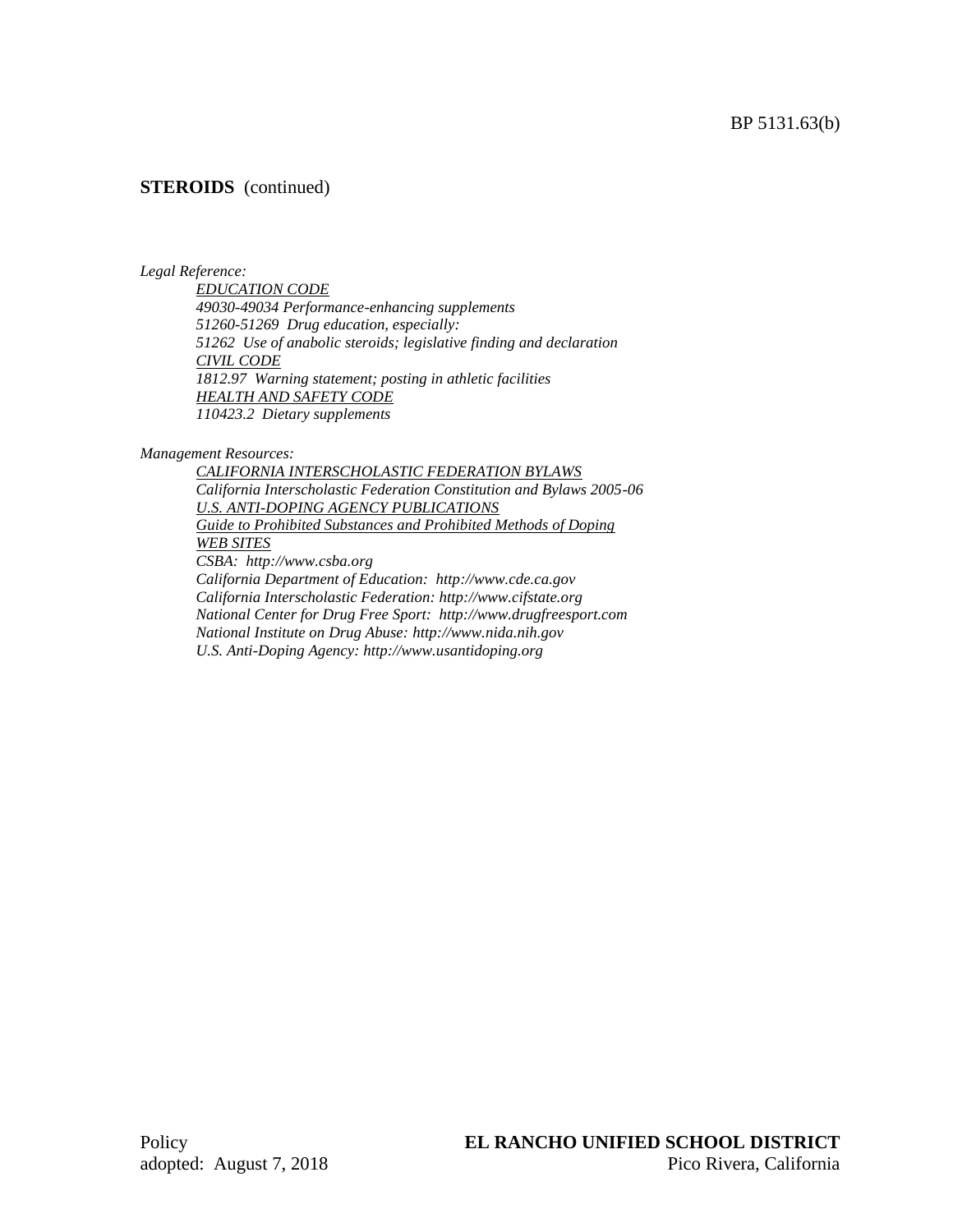# **STEROIDS**

The district shall not accept a sponsorship from any manufacturer or distributor whose name appears on the label of a dietary supplement that contains substances banned by the U.S. Anti-Doping Agency and the substance synephrine. Such supplements shall not be sold, distributed, or marketed at a school-related event. (Education Code 49031)

*Marketing* includes, but is not limited to, direct product advertising, provision of educational materials, product promotion by a district employee or volunteer, product placement, clothing or equipment giveaways, or scholarships. Marketing shall not include the inadvertent display of a product name or advertising by a person who is not a manufacturer or distributor. (Education Code 49031)

School personnel and coaches may provide only nonmuscle-building nutritional supplements to student athletes for the purpose of providing additional calories and electrolytes, provided that they do not contain any dietary supplements prohibited by the U.S. Anti-Doping Agency and the substance synephrine. Permissible nonmuscle-building nutritional supplements are identified according to the following classes: carbohydrate/electrolyte drinks, energy bars, carbohydrate boosters, and vitamins and minerals.

School personnel, including coaches, shall follow the manufacturer's recommendations when discussing the use of any drug or food supplement with a student athlete. In order to minimize the health and safety risks to student athletes, school personnel shall not supply or recommend any drug, medication, or food supplement to enhance an athlete's performance.

## **Notice**

The principal or designee shall ensure that the following warning, reproduced in 10-point bold type, is posted in every locker room of schools with classes in grades 7-12 and contained in any contracts for the lease or rental of the school's athletic facilities: (Civil Code 1812.97)

Warning: Use of steroids to increase strength or growth can cause serious health problems. Steroids can keep teenagers from growing to their full height; they can also cause heart disease, stroke, and damaged liver function.

Men and women using steroids may develop fertility problems, personality changes, and acne. Men can also experience premature balding and development of breast tissue. These health hazards are in addition to the civil and criminal penalties for unauthorized sale, use, or exchange of anabolic steroids.